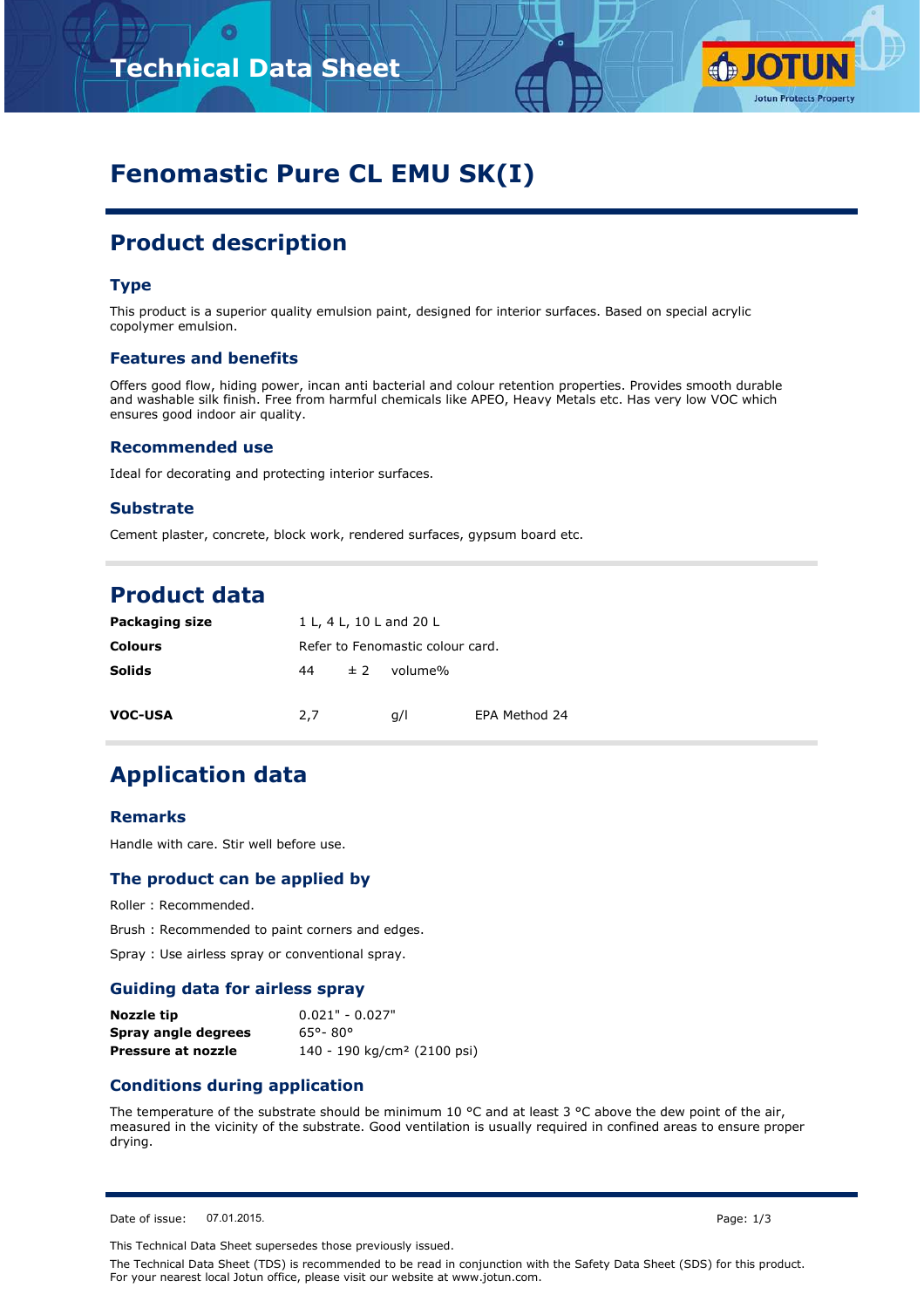

# **Recommended film thickness per coat**

| Dry | Minimum | $23 \mu m$ |
|-----|---------|------------|
| Dry | Maximum | $32 \mu m$ |
| Dry | Typical | $27 \mu m$ |
| Wet | Minimum | $50 \mu m$ |
| Wet | Maximum | $70 \mu m$ |
| Wet | Typical | $60 \mu m$ |

Film thickness will vary and is calculated as average.

#### **Spreading rate per coat**

| Theoretical | Minimum | $19 \, m^2/l$ |
|-------------|---------|---------------|
| Theoretical | Maximum | $15 \, m^2/l$ |
| Theoretical | Typical | $17 \, m^2/l$ |

Spreading rate depends on film thickness applied, type of texture, surface porosity, imperfections, temperature, wastage during painting etc.

### **Thinner**

Water

# **Dilution**

Maximum 30 %

# **Drying times**

Drying times are generally related to air circulation, temperature, film thickness and number of coats, and will be affected correspondingly. The figures given in the table are typical with:

1. Recommended data given is, for recoating with the same generic type of paint.

2. In case of multi-coat application, drying times will be influenced by the number and sequence and by the total thickness of previous coats applied.

3. The surface should be dry and free from any contamination prior to application of the subsequent coat.

| 10 °C | 23 °C. | 40 °C |  |
|-------|--------|-------|--|
| 16 h  | 8 h    | 4 h   |  |
| 12 h  | 6 h    | 2 h   |  |
| 16 h  | 8 h    | 4 h   |  |
|       |        |       |  |

# **Directions for use**

### **Surface preparation**

The substrate must be sound, clean, dry and free from dust, oil, grease, laitance etc. All traces of form release agents/curing agents must be removed. A light sanding with suitable abrasive material is recommended before application. Any resulting dust/loose particles must be removed.

### **Recommended paint system**

### **Primer**

Fenomastic Emulsion Primer or PVA Primer (I) : 1 Coat

#### **Filler**

Stucco : 2 Coat(s)

Date of issue: 07.01.2015.

This Technical Data Sheet supersedes those previously issued.

The Technical Data Sheet (TDS) is recommended to be read in conjunction with the Safety Data Sheet (SDS) for this product. For your nearest local Jotun office, please visit our website at www.jotun.com.

Page: 2/3